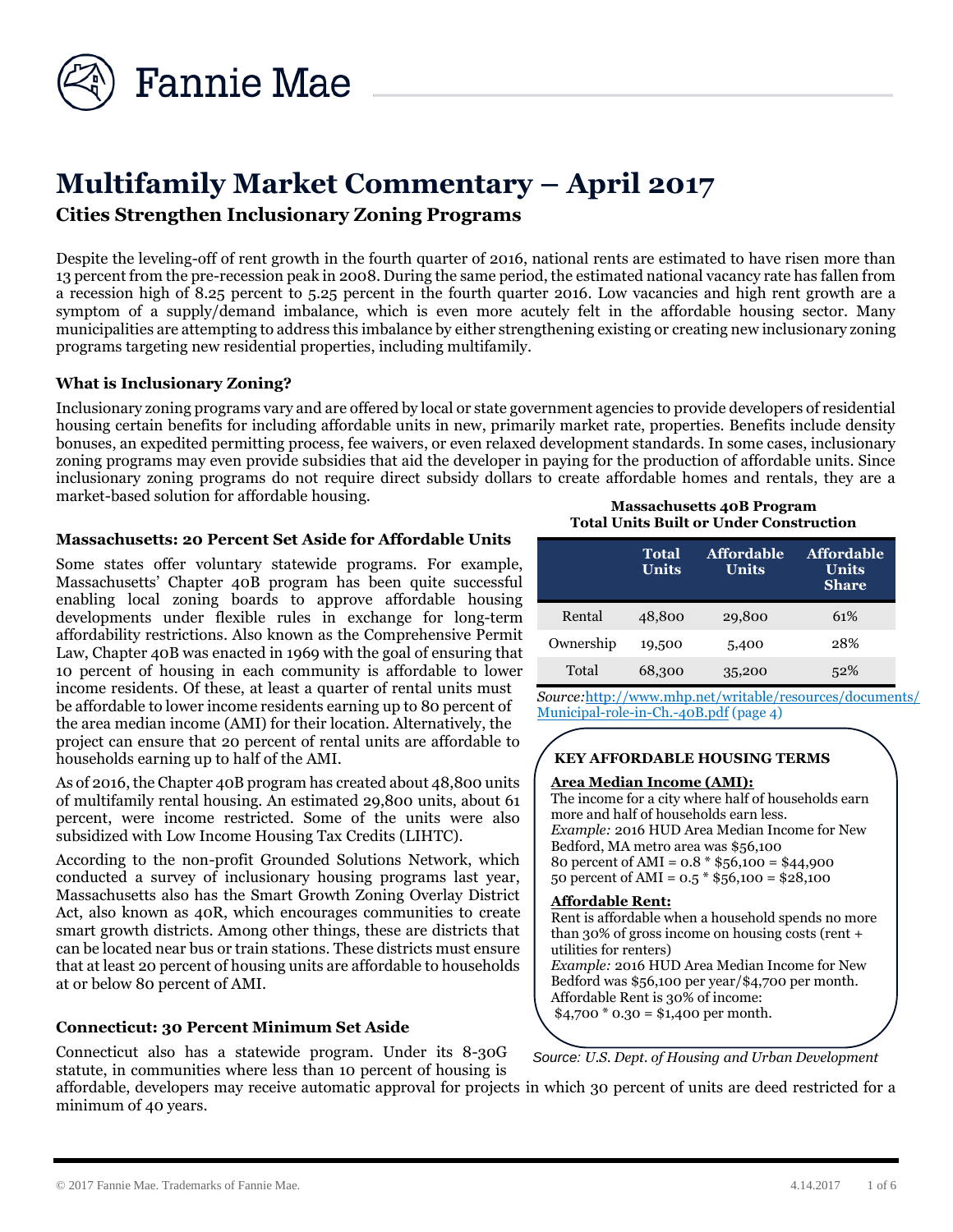

In addition, 15 percent of units must be affordable to households earning no more than 80 percent of AMI and 15 percent of units must be affordable up to 60 percent of AMI. Connecticut's program has produced about 5,600 units of both singlefamily and multifamily affordable housing since 1989. Recently, it has been used to develop affordable multifamily in more affluent suburbs with a shortage of rental units.

# **Washington, DC: Set-Aside is in Square Footage**

Set aside requirements are not always in units. For instance, Washington DC's inclusionary zoning program requires a set aside of a certain percentage of square footage. The District's program is mandatory and generally allows up to a 20 percent bonus in a residential project's density in exchange for 8-to-10 percent of a project's square footage set aside as affordable. While the program applies to new construction, it can also apply to a substantial rehab project with at least a 50 percent increase in square footage.

While the District's affordability requirements are permanent, they vary by location. In certain neighborhoods, half of new units must be affordable up to 50 percent of AMI while the remaining half must be affordable to families earning no more than 80 percent of AMI. In other neighborhoods, all units must be affordable up to 80 percent of AMI. Since the District's program was implemented in 2009, it has produced an estimated 318 units of new affordable rental housing and 84 units of affordable housing for sale. But 318 units is a small percentage of the more than 21,000 estimated new multifamily units that were delivered during that timeframe.

#### **New York City: Increased Set Aside**

New York City considers development of inclusionary housing to be so important that in 2016 it strengthened its inclusionary zoning program by developing a mandatory inclusionary zoning program and increased the set aside for affordable housing. As shown below, the R10 voluntary program established in 1987 required that only between 4-to-5 percent of new units be set aside. By contrast, the IHDA program established in 2005 increased that requirement to 20 percent.

The Mandatory Inclusionary Housing (MIH) program was established in early 2016. The MIH program mandated that a much higher percentage of units be set aside than in previous programs. When new housing capacity is approved through land use actions, the New York City Planning Commission and the City Council can choose to impose either one or both of two basic options: setting aside one quarter of units affordable up to 60 percent of AMI, including a 10 percent set aside of units affordable up to 40 percent of AMI; or developers can set aside just under one-third of units affordable up to 80 percent of AMI. The city may impose additional affordability restrictions if deemed necessary, including a Workforce Housing Option that sets aside 30 percent of units affordable to 115 percent of AMI. New York City is typical of many large cities that have been increasing the percentage of units set aside with affordability restrictions and, in some cases, creating new mandatory programs.

|                           | R <sub>10</sub> Program                                       | <b>IHDA</b> Program                                           | <b>MIH</b> Program                                                                                                                       |
|---------------------------|---------------------------------------------------------------|---------------------------------------------------------------|------------------------------------------------------------------------------------------------------------------------------------------|
| Year Adopted              | 1987                                                          | 2005                                                          | 2016                                                                                                                                     |
| Program Type              | Voluntary                                                     | Voluntary                                                     | Mandatory                                                                                                                                |
| Duration of Affordability | Permanent                                                     | Permanent                                                     | Permanent                                                                                                                                |
| Minimum Set Aside (%)     | $4 - 5\%$                                                     | 20%                                                           | Two Basic Onsite Options*:<br>25% at 60%/10% at 40%<br>30% at 80% AMI<br>2)<br><b>Workforce Housing Option:</b><br>30% up to 115% of AMI |
| Income Targets (AMI)      | <80% most areas; up<br>to 125% or 175% in<br>designated areas | <80% most areas:<br>up to 125% or 175%<br>in designated areas | Basic options at an average of 60%<br>and/or 80%; additional options at an<br>average of 40% and/or 115%                                 |

#### **New York City Inclusionary Housing Programs for Residential Development**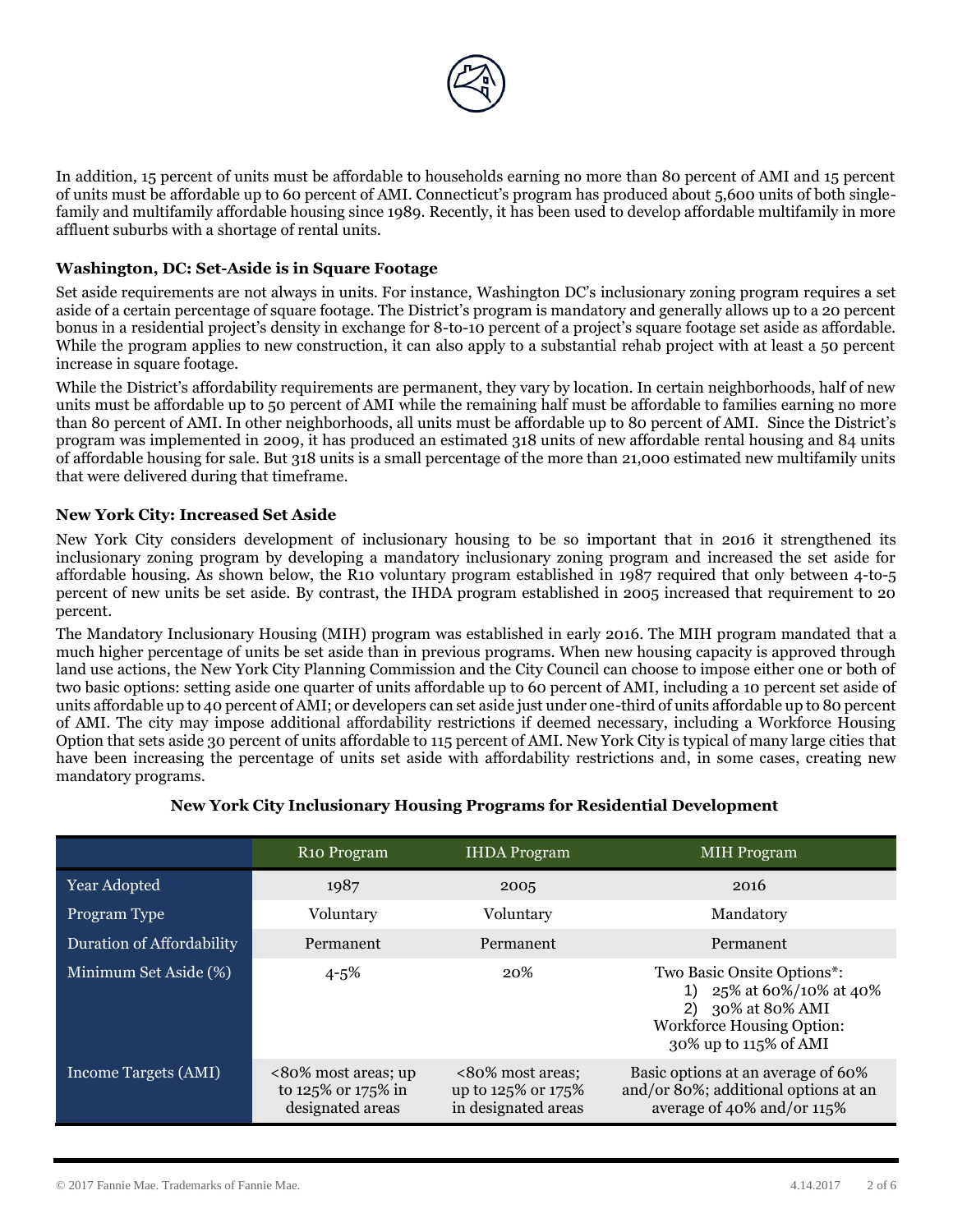

# **Inclusionary Zoning Reflects Metros with Increasing Housing Demand**

Usually, inclusionary zoning programs have more substantial impact in metros where rising population and job growth fuel higher housing costs. As shown in the table below, this includes large, well-established cities, such as Boston and Atlanta, as well as rapidly growing smaller metros such as Boulder, CO and Asheville, NC.

Set asides for affordable housing generally increase when a city provides financing, land, or other support. For instance, Chicago requires that the percentage of units set aside with affordability restrictions increase to 20 percent from 10 percent if city-provided financing is involved.

# **Inclusionary Zoning Programs for Residential Development - Select Metros**

|                                | <b>Duration of</b><br><b>Affordability</b> | <b>Minimum Set Aside</b>                                                   | <b>Renter Income Targets (AMI)</b>                                                                                                        |  |
|--------------------------------|--------------------------------------------|----------------------------------------------------------------------------|-------------------------------------------------------------------------------------------------------------------------------------------|--|
| New York City<br>(MIH program) | Permanent                                  | Two Basic Options:<br>1) 25% at 60%/10% at 40%<br>2) 30% at 80% AMI        | Basic options at an average of 60% and/or 80%;<br>additional options at an average of 40% and/or<br>115%                                  |  |
| San Francisco                  | Permanent                                  | 25% onsite for 25+ unit projects                                           | Up to $55\%$ for new units;<br>Up to 60% for re-rents                                                                                     |  |
| <b>Boston</b>                  | 50 years;<br>potential to 99               | 13%                                                                        | Up to 100% in Zone C<br>Up to 70% all other Zones                                                                                         |  |
| Chicago<br>(ARO Program)       | Minimum of 30<br>years                     | 10% but increases to 20% with city<br>provided financing                   | Up to 60%                                                                                                                                 |  |
| Seattle<br>(MHA program)       | 50 years                                   | Varies by location; up to 11% min.                                         | Up to 80%                                                                                                                                 |  |
| San Diego                      | Permanent                                  | 10%                                                                        | 65%                                                                                                                                       |  |
| Portland                       | Permanent                                  | 20% for central<br>15% all other                                           | Up to 80%                                                                                                                                 |  |
| District of<br>Columbia        | Permanent                                  | - 8% sq. footage for steel and concrete<br>building<br>- 10% for all other | Varies by location:<br>- Half of units affordable up to 50% AMI/half of<br>units affordable up to 80% or<br>- All units affordable to 80% |  |
| Atlanta                        | Permanent                                  | 15% for projects with city funds                                           | Two Options:<br>10% at 60%/15% at 80% AMI                                                                                                 |  |
| Asheville, NC                  | 15 years                                   | 20%<br>(50 units for workforce program)                                    | 50%-80%/80% to 120%<br>Up to 120% AMI for workforce)                                                                                      |  |
| <b>Boulder</b>                 | Permanent                                  | 20%                                                                        | Up to 80% of AMI                                                                                                                          |  |
| Montgomery<br>County, MD       | 99 years                                   | 12.5% to 15%                                                               | Up to 80% of AMI                                                                                                                          |  |

*Sources:* 

*New York City[: http://www1.nyc.gov/site/planning/plans/mih/mandatory-inclusionary-housing.page](http://www1.nyc.gov/site/planning/plans/mih/mandatory-inclusionary-housing.page)*

*Boston[: http://www.bostonplans.org/getattachment/91c30f77-6836-43f9-85b9-f0ad73df9f7c](http://www.bostonplans.org/getattachment/91c30f77-6836-43f9-85b9-f0ad73df9f7c)*

*San Francisco[: http://sfmohcd.org/inclusionary-housing-program-developer-and-agent-information](http://sfmohcd.org/inclusionary-housing-program-developer-and-agent-information)*

*Seattle[: https://www.seattle.gov/housing/housing-developers/incentive-zoning](https://www.seattle.gov/housing/housing-developers/incentive-zoning)*

*San Diego[: https://www.sandiego.gov/sites/default/files/dsdib532.pdf](https://www.sandiego.gov/sites/default/files/dsdib532.pdf)*

*Portland[: https://www.portlandoregon.gov/phb/72302](https://www.portlandoregon.gov/phb/72302)*

*Asheville[: https://www.buncombecounty.org/common/planning/WorkforceRentalHousingApplication.pdf](https://www.buncombecounty.org/common/planning/WorkforceRentalHousingApplication.pdf)*

*Atlanta[: http://www.investatlanta.com/news-press/press-releases/press-release-new-afforable-housing-policy/](http://www.investatlanta.com/news-press/press-releases/press-release-new-afforable-housing-policy/)*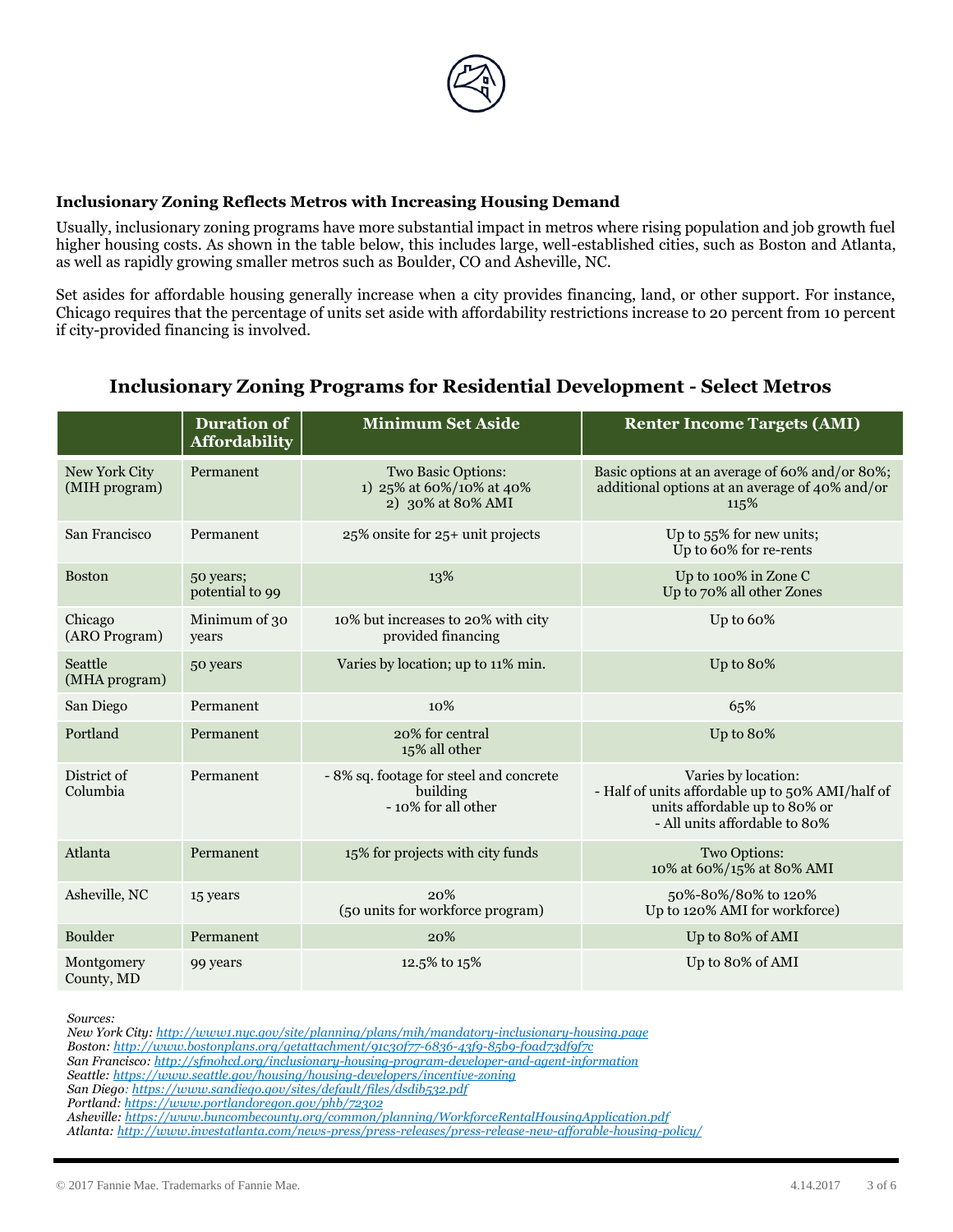

# **Alternatives to On-Site Inclusionary Development**

In addition to setting aside a percentage of affordable units for a particular new development seeking approval, many jurisdictions allow developers to create the equivalent number of units "off-site" at another location. Under another option known as "fee-in-lieu" or "payment-in-lieu," developers may opt to contribute to a fund that is designated to create affordable units elsewhere in the jurisdiction. For instance, depending on the location of a development, Chicago's Affordable Requirement Ordinance (ARO) allows developers to contribute between \$50,000 and \$175,000 to the city's housing trust fund in lieu of directly setting aside affordable housing units in a new project.

#### **Seattle Has Multiple Programs**

Seattle recently strengthened its inclusionary zoning program by creating the Mandatory Housing Affordability (MHA) program that requires commercial and multifamily developers to contribute to affordable housing by either including affordable units in a new development or by making a payment-in-lieu to fund affordable housing to be built throughout the city. MHA aims to create 6,300 units of rent-restricted housing by 2025.

The program creates three tiers of MHA requirements for multifamily residential and commercial development based on location in what are deemed Low, Medium or High Cost Areas and whether the zoning increase moves a zone from one category to another. Set asides for affordable rentals range from 5 percent to 11 percent depending on the type of property and location; however all rentals must be affordable up to a maximum of 60 percent of AMI. Seattle's MHA program was added to supplement its existing voluntary inclusionary zoning program.

Interestingly, Seattle already had an even more generous set aside program. Seattle's Multifamily Property Tax Exemption (MFTE) Program provides a 10-to-12 year tax exemption on new multifamily buildings in exchange for setting aside between 20-and-25 percent of a project's units as income- and rent-restricted for 10 years. In some areas 25 percent of units must be affordable up to 80 percent of AMI, while in others 40 percent of units must be affordable below 60 percent of AMI.

#### **Some Cities Increasing Set Aside Percentages**

San Francisco's Inclusionary Housing Program requires developers of projects with 10-or-more units to pay an Affordable Housing Fee or, instead, to sell or rent a percentage of the units at a "below market rate" price that is affordable to low- or middle-income households. An estimated 3,000 units have resulted from this program.

Since 2013, that percentage of units set aside for affordability has been increasing, as shown in the table below. In fact, for residential units developed on or after January 12, 2016, in projects of at least 25 units, the set aside percentage increased to 25 percent from just 12 percent in 2013.

|                     | Before $1/1/13$ | Before $1/1/14$ |       | Before 1/1/15 Before 1/12/16 After 1/12/16 |       |
|---------------------|-----------------|-----------------|-------|--------------------------------------------|-------|
| 10-24 unit projects | 12.0%           | 12.0%           | 12.0% | 12.0%                                      | 12.0% |
| $25+$ unit projects | 12.0%           | 13.0%           | 13.5% | 14.5%                                      | 25.0% |

# **On-Site Set Aside Percentages for Residential Development - San Francisco**

*Applies to residential developments of 10 units or more. Source[: http://sfmohcd.org/inclusionary-housing-program%20](http://sfmohcd.org/inclusionary-housing-program)*

Besides New York and San Francisco, several other cities have recently increased set aside percentages for affordable housing and/or created mandatory programs, including Portland, Boulder, and Seattle. Cambridge, MA is currently considering a proposal to increase its set aside requirement to 20 percent from 15 percent.

In fact, according Grounded Solutions Network, an estimated 40 jurisdictions now have minimum set asides of 20 percent or more. While most are located in high-cost California, some are located in more unexpected places. For instance, in North Carolina, in addition to Asheville, Winston-Salem and Manteo have programs with minimum 20% set asides.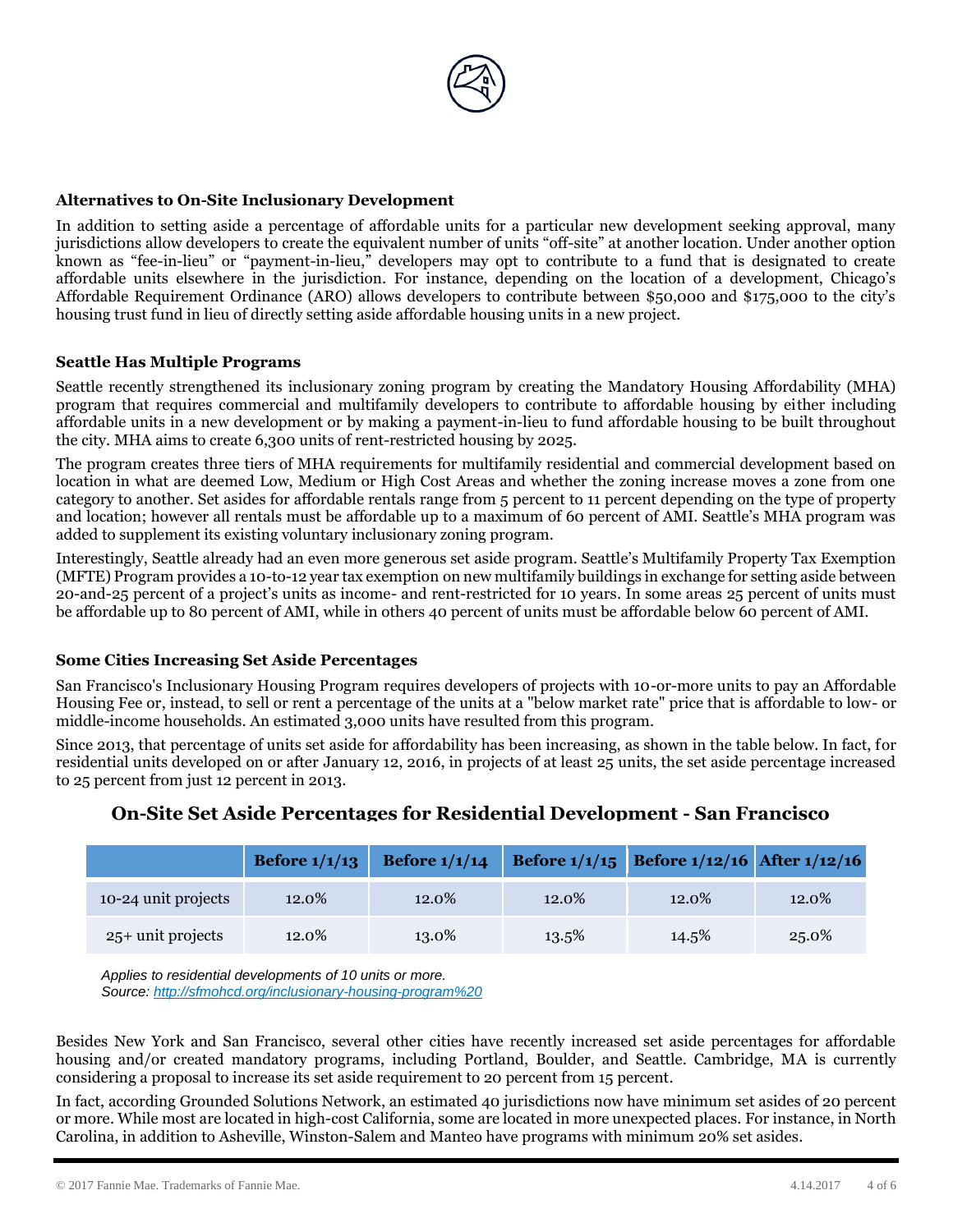

#### **Variability in Producing Affordable Units**

According to a May 2016 report from the nonprofit National Housing Conference's research division Center for Housing Policy, entitled Separating Fact from Fiction to Design Effective Inclusionary Housing Programs, over 500 local jurisdictions have adopted inclusionary zoning policies, but there is considerable variability in the number of units produced, as shown in the adjacent table.

Including both single-family and multifamily affordable units, the oldest inclusionary housing program is located in Montgomery County, MD, which has produced slightly more than 13,000 units since 1974, averaging 358 units per year. By contrast, Denver's newer inclusionary zoning program is estimated to have produced fewer than 100 units in total since its creation in 2002. In fact, since some of these inclusionary zoning programs are in their infancy, they have yet to produce a single affordable unit.

#### **Inclusionary Zoning Shows Promise**

More and more inclusionary zoning programs are being implemented across the country and existing programs are being strengthened. However, it can be challenging to track the number of units created under these programs. While not required, state and local inclusionary zoning programs may allow federal subsidies and developers may use fee-in-lieu to satisfy inclusionary zoning requirements, making it challenging to track the number of additional affordable units created under these programs. By one estimate, these programs have created up to 150,000 units of affordable singlefamily and multifamily housing. Unfortunately, short of the creation of a national database to identify and track all of the nation's various programs, the real impact of inclusionary zoning remains elusive.

#### **Average Total Number of Inclusionary Inclusionary Jurisdiction Period Units Units Produced** Produced\* per Year **Montgomery County, MD** 1974-2011 13 24 6 358 **Fairfax County, VA** 1990-2011 117 2,448 1993-1996 **Prince George's County, MD** 1,600 400 (repealed) **San Francisco, CA** 83 2002-2008 1,328 **Chicago, IL** 2003-2009 1.235 206 San Diego, CA 1992-2003 1,200 109 **Huntington Beach, CA** 2002-2010 1,071 134 **Santa Monica, CA** 1990-2009 862 45 **Emeryville, CA** 1990-2009 37 706 **Mahwah Township, NJ** 1985-2010 650 26 **San Clemente, CA** 627 90 1999-2006 Santa Fe, NM 54 1999-2010 593 Sunnyvale, CA 1980-1999 529 28 **Freehold Township, NJ** 519 20 1984-2010 **Loudoun County, VA** 1993-2001 509 64 **Montville Township, NJ** 1985-2010 407 16 **Cambridge, MA** 385 32 1998-2010 **Boulder, CO** 2000-2009 40 364 **San Bruno, CA** 1999-2006 325 46 **Monrovia, CA** 280 22 1990-2003 **Brea, CA** 1993-2003 278 28 **Washington, DC** 2009-2014 211 42 **Boston, MA** 50 2000-2004 200 **Burlington, VT** 1990-2012 200 9 San Juan Capistrano, CA 1995-2003 25 196 **Chapel Hill, NC** 2000-2002 154 77 Laguna Beach, CA 1985-2003 8 139 Denver, CO 2002-2012 77  $\overline{8}$ **Davidson, NC** 5 2001-2011 54 **Mill Valley, CA** 1990-2010 35  $\overline{2}$ 2007-2013 **Virginia Beach, VA** 7

*\* New Units, Excludes units produced with in-lieu fees*

*Source: Separating Fact from Fiction to Design Effective Inclusionary Housing Programs*

# **Affordable Housing Units Produced by Local Inclusionary Zoning Programs**